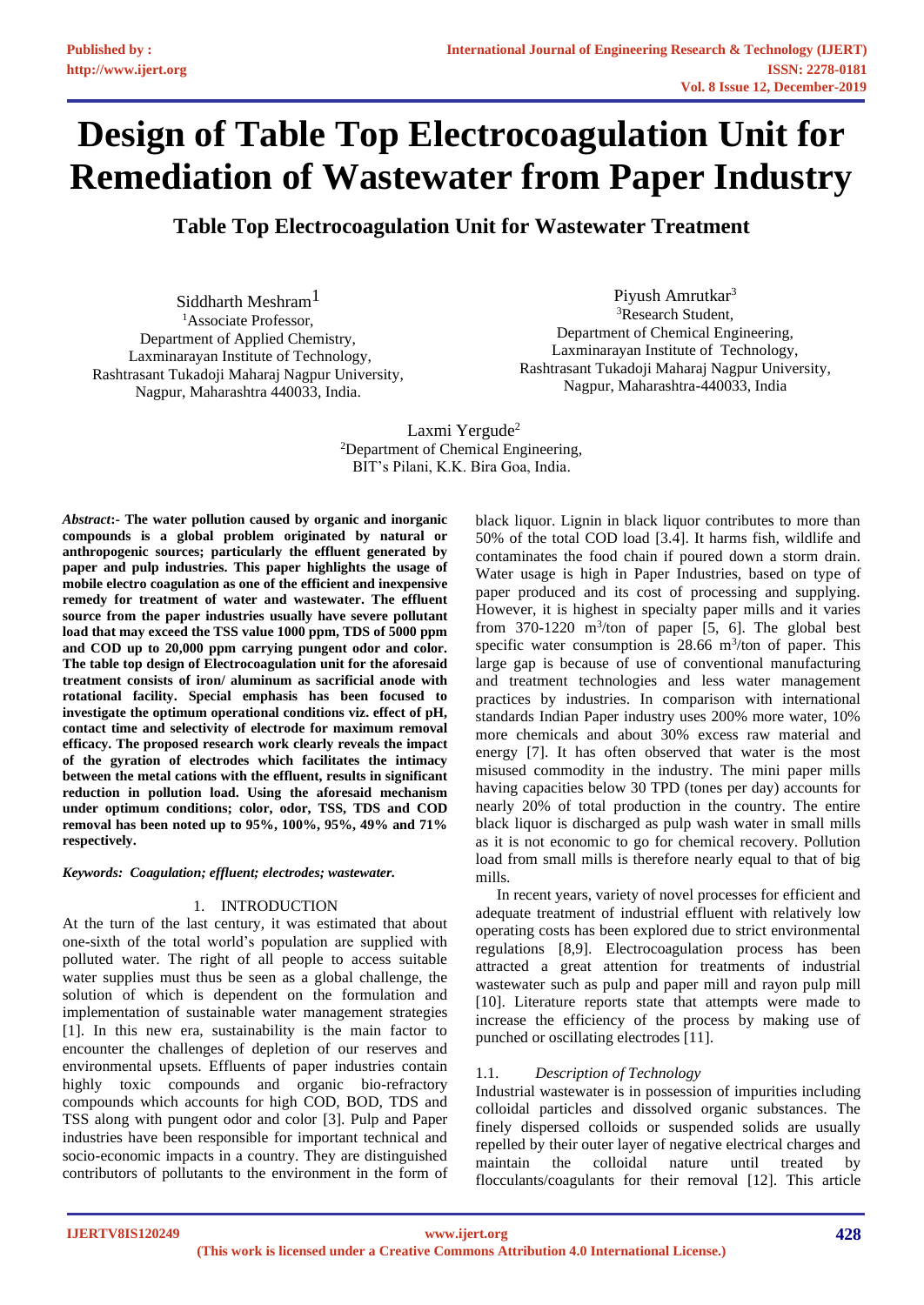emphasizes on the use of Electrocoagulation technique as a tool to promote the trends of sustainability in the existing industrialized world. The host of very promising techniques based on electrochemical technology is being developed but are not yet to the commercial stage. In essence, an electrocoagulation reactor is an electrochemical cell wherein a sacrificial metal anode, usually aluminum but occasionally iron, is used to dose the polluted water with a coagulating agent [13-18]. Electrocoagulation introduces metal cations in situ rather than via external dosing. It is the electrochemical production of destabilization agents (such as Al, Fe) that brings about neutralization of electric charge for removing pollutant. This process has proven very effective in removing contaminants from water and is characterized by reduced sludge production, no requirement for chemical use and ease of operation [19]. The EC technology offers an alternative usage of metal salts or polymers and poly-electrolyte addition for breaking stable emulsions and suspensions. The technology removes metals, colloidal solids and particles, and soluble inorganic pollutants from aqueous media by introducing highly charged polymeric metal hydrozide species, consuming electrodes that supply ions into the wastewater stream. A conceptual framework of an overall EC process is linked to coagulant generation, pollutant aggregation, and pollutant removal by flotation and settling when it has been applied efficiently to various water and wastewater treatment processes [20].This give similar effect as the addition of metal based salt as a coagulant in a conventional treatment systems. The basis of electrocoagulation is the in-situ formation of a coagulant species that can remove various pollutants from the wastewater being treated.

Electrodes when connected to an external power source, the anode material will electrochemically corrode due to oxidation, while the cathode will be subjected to passivation. The electrodes get consumed slowly with passage of time and hence these electrodes are also called as sacrificial electrodes. Hydrogen gas is liberated at cathode. At commercial scale, the generation of hydrogen can compensate the operational cost [21].

It is important to describe the general electrolytic reactions to understand the fundamental mechanisms of the electrochemical behavior of the system.

When iron is used as anodes, upon oxidation in an electrolytic system, it produces iron hydroxide, Fe(OH)<sup>n</sup>

Where  $n = 2$ . The main reactions that occur at the electrodes are shown in (Eq.1): [22]

4 Fe(x) + 10H<sub>2</sub>O + O<sub>2</sub>   
\nHowever when n = 3, it gives following reaction (Eq.2):  
\n
$$
Fe + 2H2O
$$
\n
$$
F2 + 2H2O
$$
\n
$$
F2 + 2H2O
$$
\n
$$
F2 + 2H2O
$$
\n
$$
F2 + 2H2O
$$
\nIn case when aluminum is used as an anode, the reactions

will proceed in the following manner (Eq.3):  $2\text{Al}_{(s)}$ + 6H<sub>2</sub>O + 2HO<sub>*(aq)*</sub>  $(aq)$   $2[A(OH)_4]_{(aq)} +$ 3H2*(g)* …(3)

Similarly, ferric ions generated by electro-chemical oxidation of iron electrode may form monomeric ions, and polymeric hydroxyl complexes, namely:  $Fe(H_2O)_6$ <sup>3+</sup>,

Fe(H<sub>2</sub>O)<sub>5</sub>(OH)<sub>2</sub><sup>+</sup>, Fe(H<sub>2</sub>O)<sub>4</sub>(OH)<sub>2</sub><sup>+</sup>, Fe<sub>2</sub>(H<sub>2</sub>O)<sub>8</sub>(OH)<sub>2</sub><sup>4+</sup> and  $Fe<sub>2</sub>(H<sub>2</sub>O)<sub>6</sub>(OH)<sub>4</sub>$ <sup>4+</sup> depending on the pH of the aqueous medium [23-25]

The schematic route of wastewater sources and its recycling is depicted in Fig.1.

## 2 MATERIALS AND METHODOLOGY

#### 2.1 *Procurement of original wastewater sample*

The original wastewater sample was obtained from the paper industry from nearby areas of Maharashtra region. The wastewater sample was dark in color containing large amount of organic solids.

2**.**2 *Chemical analysis of wastewater*

The wastewater sample was analyzed initially for different parameters such as color, pH, TSS, TDS and COD. The chemical and physical parameters of the wastewater sample analyzed are given in Table 1.



Fig. 1 Sources of Wastewater and its recycling

Table 1. Chemical and Physical parameters of the

| <b>Parameters</b>            | <b>Values</b> |
|------------------------------|---------------|
| pН                           | 8.6           |
| Color                        | Coke          |
| Total Suspended Solids (ppm) | 650           |
| Total Dissolved Solids (ppm) | 23850         |
| Chemical Oxygen Demand (ppm) | 2400          |

## 2.3. *Design and Fabrication of Electrocoagulation Unit*

In its simplest form, an electro coagulating reactor consists of an electrolytic cell with two sacrificial electrodes having dimension of 13mm x 80mm. The distance between two electrodes kept is 1.5 cm whereas; the total surface area of each electrode is  $1.04 \times 10^{-3}$  m<sup>2</sup>. These are attached to the wooden strip which rotates, facilitating the electrodes to move with the help of external power source. The external DC power supply provides voltage of 12V (0.12 A). The rotating speed of electrodes can be controlled with suitable means on the wooden strip. A schematic presentation of an EC cell with pair of mobile electrodes is given in Fig.2. However, the circuit diagram outlines the power supply to the electrodes using 12 V D.C motor is displayed in Figure 3.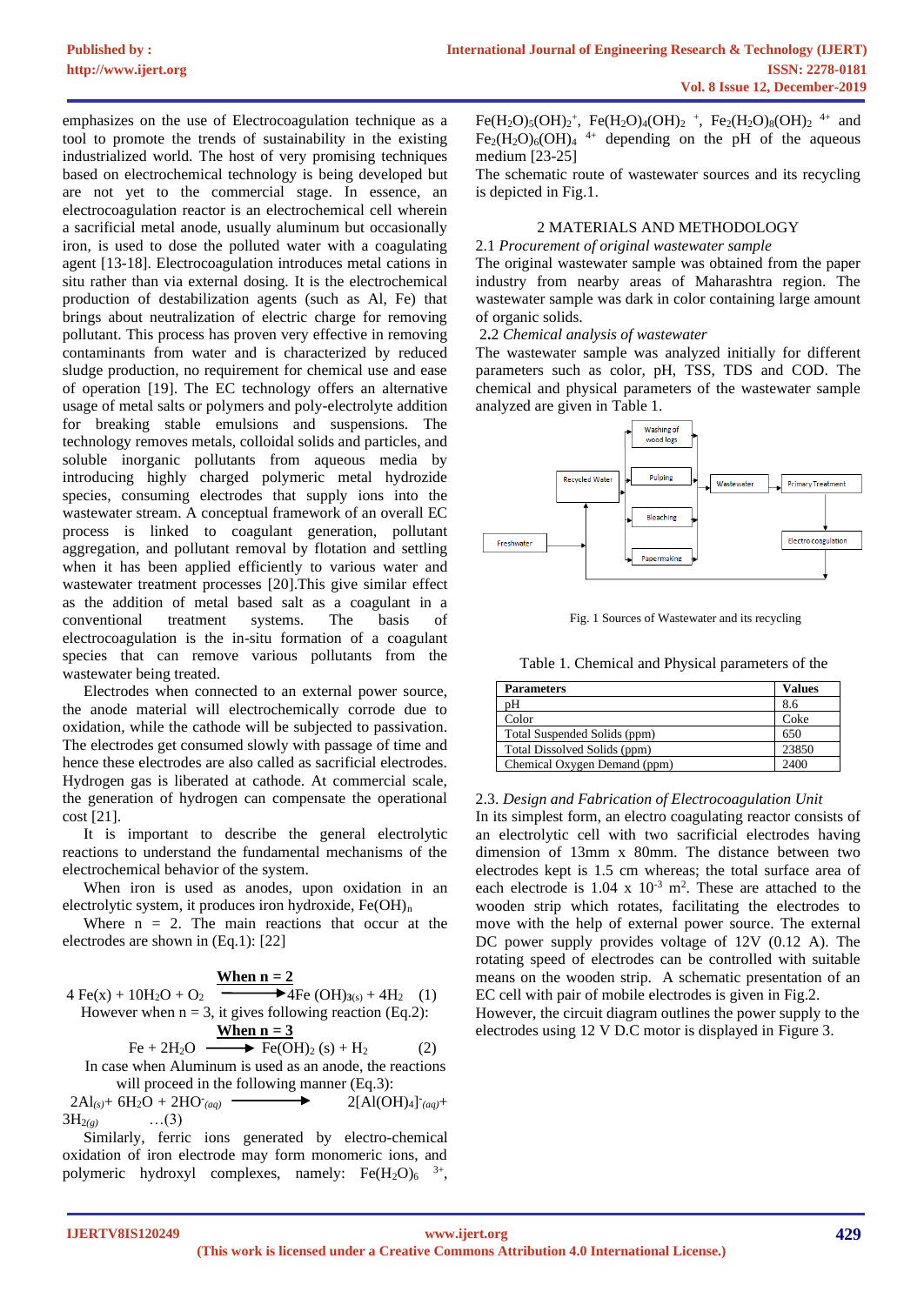

Fig.2. Electrocoagulation set up with mobile electrodes



Fig.3 D.C Circuit showing current supply

## 3 EXPERIMENTAL WORKS

3.1. *Electrocoagulation route for treatment of wastewater* The waste water sample of about 1.5 L is subjected for Electrocoagulation. Here the sample was allowed to undergo the process for regular time intervals ranging from 0-3 h keeping current density, pH and rpm constant. Aluminum and Iron were selected as suitable electrodes arranged in parallel for the EC process. The aluminum and iron electrodes has been used as sacrificing anodes in electrolytic oxidation for the production of  $Al(OH)_{3}$ ,  $XH_{2}O$  and  $Fe(OH)_{3}$ ,  $XH_{2}O$ respectively in different batch experiments whereas stainless steel is used as cathode in both the cases. When connected to an external power source, the anode material will electrochemically corrode due to oxidation, while the cathode will be subjected to passivation. This study was also partially focused to compare the effectiveness of Aluminum (Al) and Iron (Fe) as electrodes to reduce the polluting nature of Paper Mill Effluent and simultaneous hydrogen production during Electrocoagulation (EC). The operative parameters along with the necessary conditions are displayed in Table 2.

## 3.2. *Optimization of Reaction Parameters*

The parameters considered in this study includes color, odour, TSS, COD and TDS. Although the color and odour of the wastewater sample after Electrocoagulation treatment was disappeared completely, however it was noticed that the COD, TDS and the TSS content of the wastewater sample were the matter of concern. Thus, the process further optimized considering these parameters only.

#### 4. RESULTS AND DISCUSSION

The influence of various parameters such as pH, time and current density on the removal efficiency of the wastewater sample was examined. The photographic image of effluent with pre and post electrocoagulation has been recorded in Fig.4. The difference in the colour of the effluent after electrocoagulation is clearly revealing the significance of the process.

|  | Table 2. Optimum Parameters for Electrocoagulation |  |
|--|----------------------------------------------------|--|
|  |                                                    |  |

| <b>Operational Parameters</b>   | Conditions/Values                   |
|---------------------------------|-------------------------------------|
| Electrode Material              | Aluminum / Iron and Stainless Steel |
| Area of Electrode               | 13mm x 80mm each                    |
| RPM of electrodes               | 42-45 rpm                           |
| Arrangement                     | Parallel                            |
| Distance between two electrodes | $1.5 \text{ cm}$                    |
| Voltage                         | 12 V                                |
| <b>Current Density</b>          | 41.95 A/m <sup>2</sup>              |



Fig.4. Effluent with pre (left) and post (right) Electrocoagulation treatment

## 4.1 *Effect of pH*

It has been noticed that the pH is an important parameter influencing the electrochemical process. The initial pH of the generated effluent was approximately 10, which has been lowered by adding dilute HCl. The performance of EC process on wastewater was studied for the initial pH ranging from 5.0 to 10 for fixed voltage and rpm of electrodes for 1h. The maximum % removal was achieved in the pH range of 7.0 to 8.0 as revealed in Fig.5.

## 4.2 *Effect of operating time*

It was noticed that the operating time also plays significant role in removal efficacy for TDS, TSS, COD and color as well. The reaction time was optimized keeping other parameters constant i.e. voltage, pH, and rpm. Here the removal of aforesaid parameters was investigated as a function of time represented in Fig. 6 and Fig. 7 respectively. It was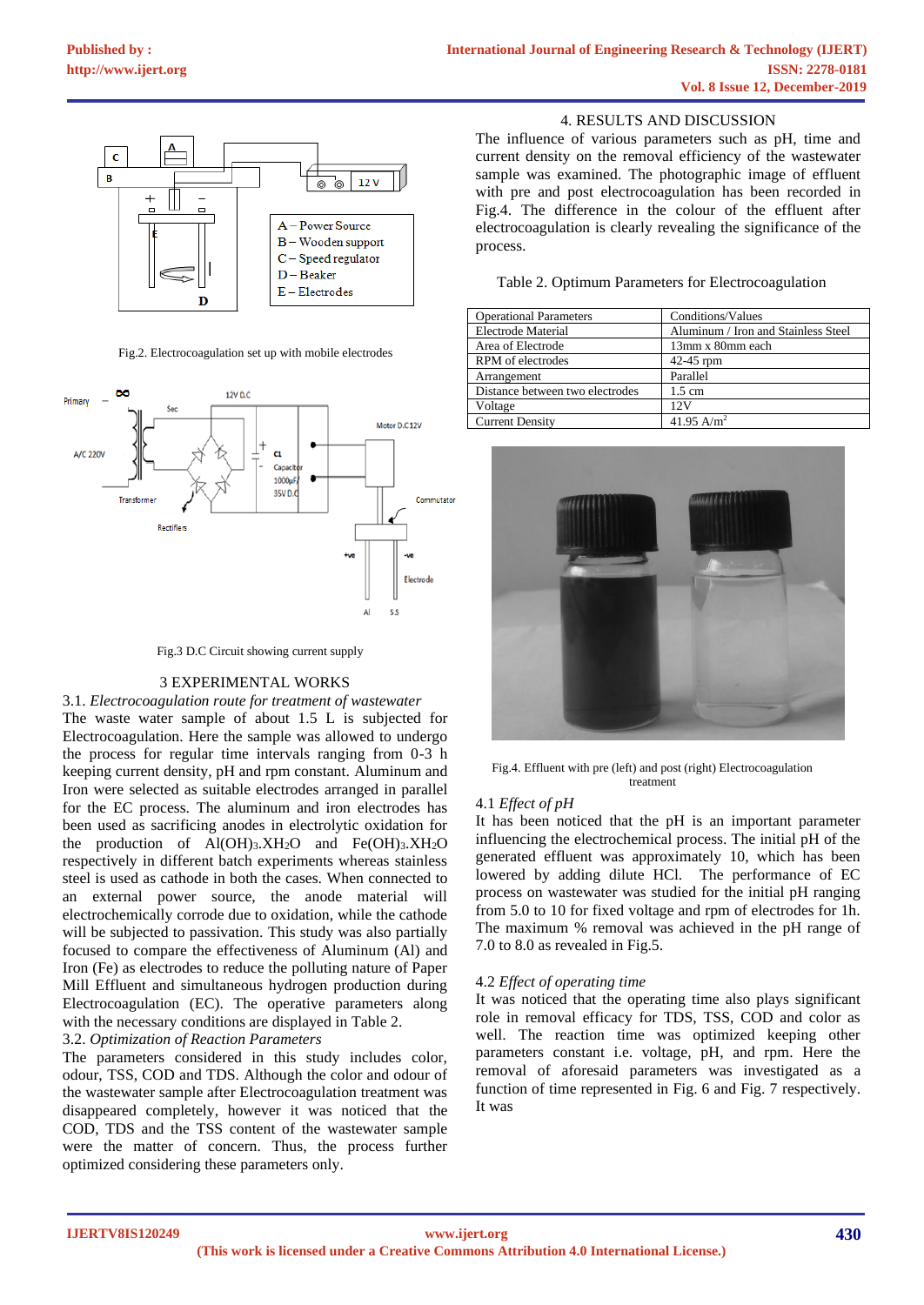**[Published by :](www.ijert.org)**

100

90

 $80$ 70

60



Fig.5. Removal efficiency of COD, TDS and TSS against pH

deduced that the increase in time yielded a substantial improvement in removal efficiencies. The maximum percent removal was noted at 2.5 h keeping the rpm constant. However, if the operating time is increased beyond it; the TDS value of the wastewater sample was observed to be increasing rather than decreasing. This anomalous behavior may be due to the formation of few water soluble complexes after coagulation which may raise the TDS value.

#### 4.3 *Effect of Electrodes Combination*

During the experimental work it was observed that the electrode used in the combination with Stainless Steel as a cathode, is showing remarkable effect on the removal efficiency. In this experiment we have used two electrodes individually as an anode in combination with Stainless Steel which was used as cathode. The removal efficiency varies in both the cases. Here, the combination of SS (cathode) with aluminum as anode proves to give higher efficiency as compared with iron. It was further noticed that, during EC process using Iron (anode) for both the voltages, it imparts a greenish shade in the wastewater, which also affects the TDS value depicted in Fig.8.



Fig.6. COD, TDS and TSS removal efficiency of Wastewater Sample with Al (Anode)



Fig.7. COD, TDS and TSS removal efficiency of Wastewater Sample with Iron (Anode)



Fig.8. Effect of Combination of Electrodes on removal efficiency

## 5 CONCLUSIONS

The efficiency of the Electro-coagulation treatment for the effluent from paper industry has been considered in this case study. Then effluent was treated having electro-coagulation method using iron and aluminum metal as a sacrificial anode. The mobile phase of the electrodes during the electrocoagulation makes the batch model innovative. It was observed that the agitation provokes intimate contact between the surface of electrodes and the pollutant ions present in wastewater, results in higher coagulation without any electrolyte salt. The results obtained during these studies were substantially encouraging. The removal efficiency of electrocoagulation technique using Aluminum electrode has been observed to be a better option as compared to an Iron electrode. However, the encouraging results obtained are pertaining to the dimensions of electrodes as mentioned in the earlier section of paper. It can't be denied that the results would vary to a great extent with the dimensions of electrodes. The steps involved in the overall process are quite simple and non-tedious with high efficiency towards the remediation of effluent from paper and pulp industry.

## ACKNOWLEDGEMENT

The author sincerely expresses gratitude towards the support extended by Prof. R.B.Mankar Director, Laxminarayan Institute of Technology for his constant encouragement. The help and cooperation rendered by Prof.D.C.Anjikar, Head, Department of Paper and Pulp Technology, L.I.T. is greatly acknowledged.